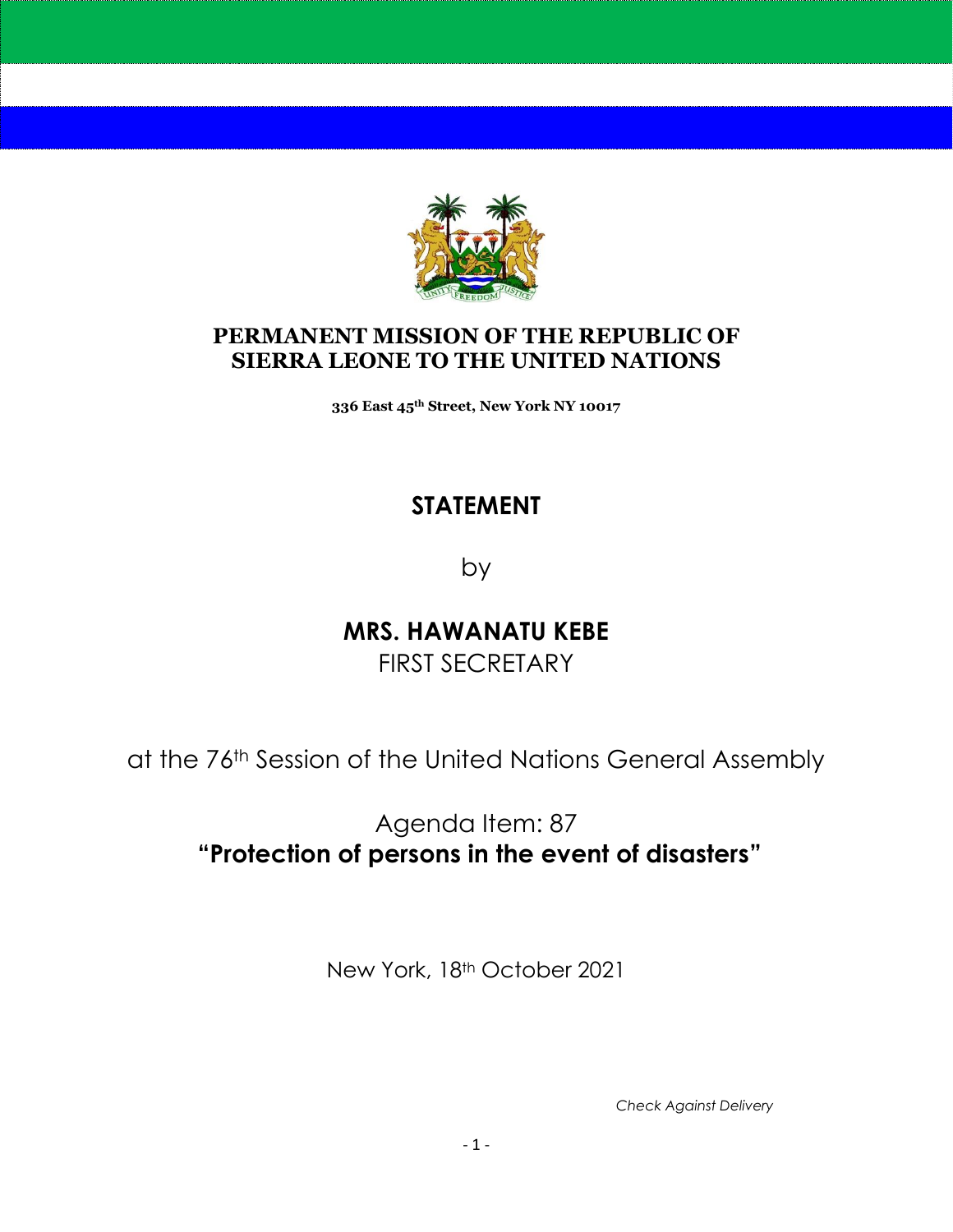### **Madam Chair,**

The delegation of Sierra Leone aligns this statement with the statement delivered by the distinguished representative of the Kingdom of Morocco on behalf of the African Group.

The delegation of Sierra Leone notes the particular significance of the topic: "**Protection of persons in the event of disasters**", and the Sixth Committee's continued consideration of this agenda item, including the recommendation of the International Law Commission (ILC) contained in paragraph 46 of its report (**A/71/10**) on the work of its 68th session – to in particular, elaborate "a convention on the basis of the draft articles". The General Assembly in resolution **A/71/141** noted "*that the subject of the protection of persons in the event of disasters is of major importance in the relations of States*". We are therefore mindful that we continue our consideration of the recommendation of the Commission in the middle of a debilitating coronavirus 2019 (COVID-19) pandemic, that has shaken the core of the international community.

We thank the Commission for its continuing contribution to the codification and progressive development of international law, and we continue to pay tribute to the Special Rapporteur, **Mr. Eduardo Valencia-Ospina**, for his outstanding contribution in the preparation of the draft articles, his devoted work, and for the results achieve.

### **Madam Chair**,

Regrettably, our world continues to face increasing number of disasters with concerning intensity and impact on affected populations. The COVID-19 pandemic continues to expose the vulnerabilities of States, and in these moments of crisis the United Nations is expected to lead in its fulfilment of its purposes under its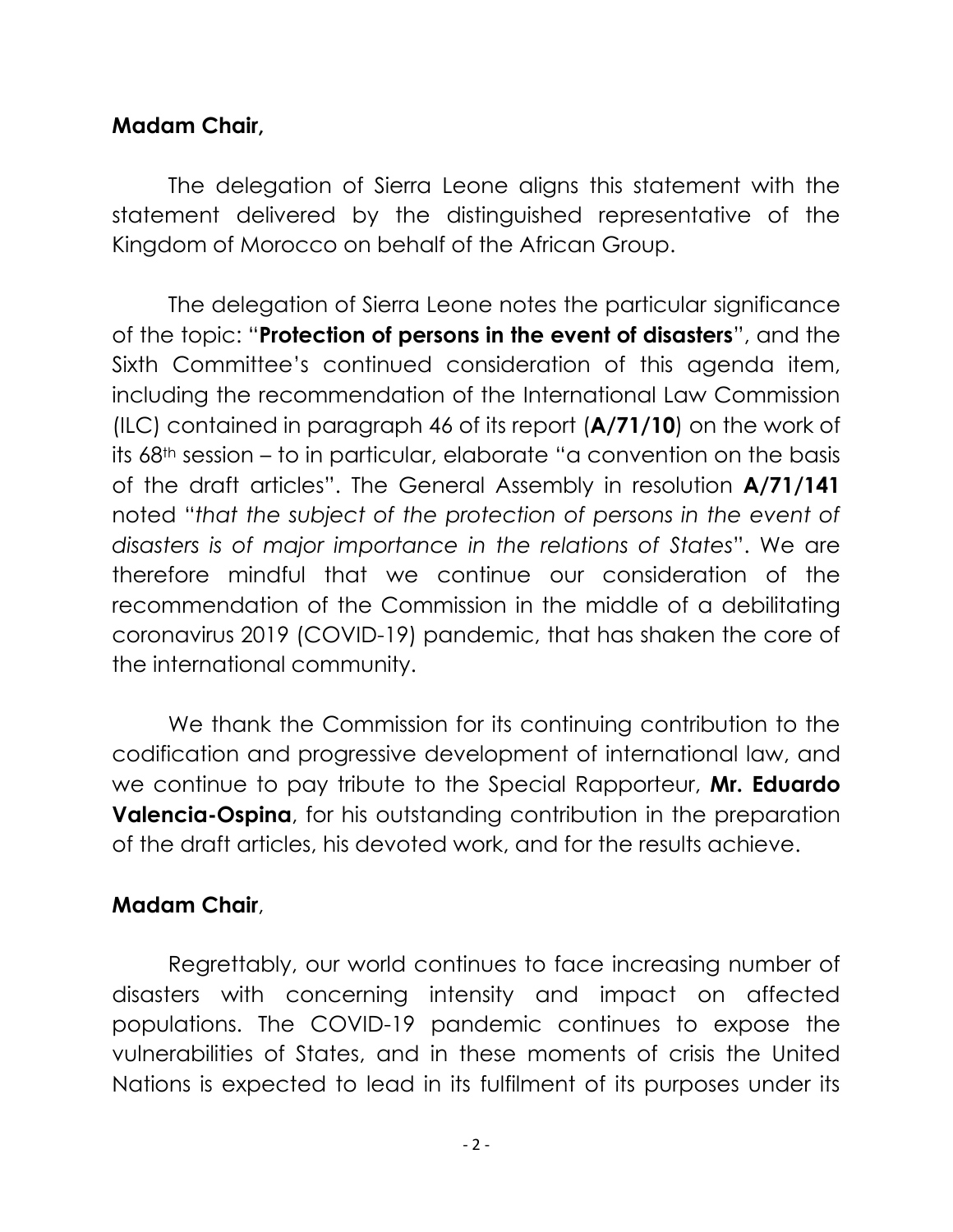Charter, in particular "*to achieve international co-operation in solving international problems of an economic, social, cultural, or humanitarian character*". However, the inertia in the Sixth Committee on codification may seem to expose the hesitance of the General Assembly to act on recommendations from the ILC on hard law, including the recommendation to elaborate a convention on the basis of the draft articles on the protection of persons in the event of disasters.

The question before the Sixth Committee is fundamentally the taking of a decision on the recommendation of the ILC. While we note the delicate balance struck in the content of the draft articles, the views being expressed demonstrate that States will have to take ownership in the elaboration of a convention. What is needed now is the will to take action on the Commission's recommendation.

On our part, we continue to welcome of the draft articles and see merit in pursuing the recommendation by the ILC. We note with appreciation the emphasis on human rights and human dignity in the content of the draft articles. As has been said in this Committee before, responses to disasters must be embed in the principles of sovereign independence, neutrality, impartiality, and humanity. It is on this basis that Sierra Leone expresses support for the recommendation of the ILC for the elaboration of a convention on the basis of the draft articles, noting that States can further strengthen the text to build broad consensus and universality.

**In closing, Madam Chair**, Sierra Leone restates its hopes that the Sixth Committee will give meaning to the continued relevance of the progressive development of international law and its codification, especially on topics of major importance to States. As the ILC has not "*restrict[ed] itself to traditional topics, but […has] also consider [a topic] that reflect new developments in international law and pressing concerns of the international community as a whole*", it is now up to